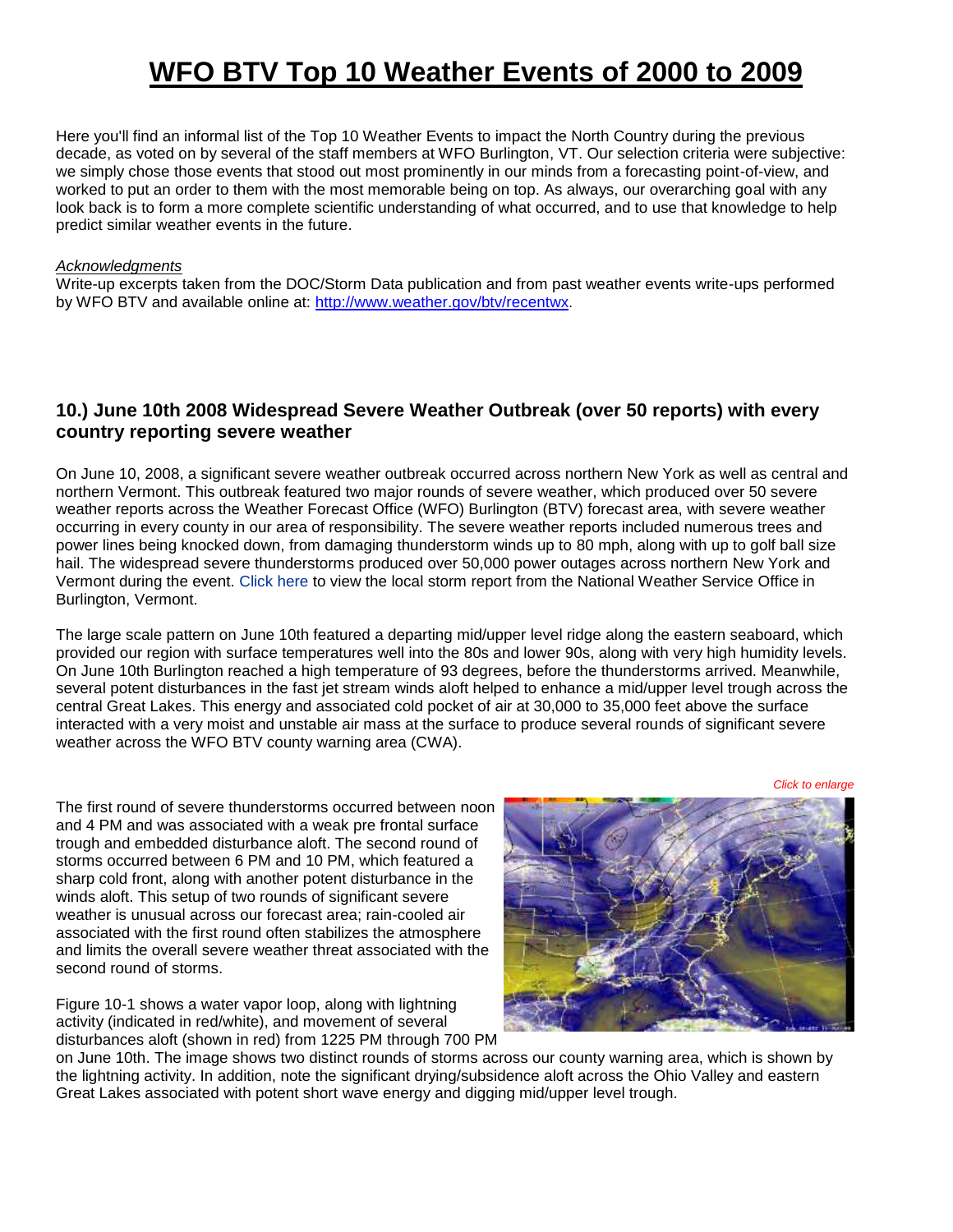*Click to enlarge*

The first line of convection produced numerous trees down across St. Lawrence County in northern New York, along with damaging winds between Shelburne and Williston, Vermont. An Automated Weather Observing Station (AWOS) at Potsdam measured a 58 mph wind gust, while winds were estimated at 70 mph at North Hero, associated with the first line of convection. In addition to the damaging thunderstorm wind gusts, one inch diameter hail was observed at Shelburne, Vermont at 225 PM.

Figure 10-2 shows a composite reflectivity radar loop from Noon through 4 PM, along with lightning activity in white. First, note the very strong storm with (65 to 70 DBZ) the purple reflectivity returns across St Lawrence County in northern New York along with the associated cloudto-ground lightning strikes. Then notice the line redeveloping across the Champlain Valley around 2 PM with more purple returns in the reflectivity structure.



*Click to enlarge*

The second line of damaging thunderstorm winds and up to golf ball sized hail occurred between 6:30 and 10:00 PM. Figure 10-3 is a composite reflectivity loop with lightning from 530 PM to 10:00 PM. Note the several embedded lines of strong to severe thunderstorms that developacross our forecast area ahead of the approaching cold front. In

*Click to enlarge*

This severe weather event on 10 June 2008 produced over 50 reports of severe weather, along with widespread power outages across northern New York as well as central and northern Vermont.

addition, note all the lightning activity associated with these

thunderstorms.

In addition, damaging hail up to golf ball size and thunderstorm wind gusts to 60 mph occurred with this significant severe weather outbreak, ranking this outbreak among the top ten weather events of the past decade across WFO BTV. The photo in figure 10-4 shows a shelf cloud structure near South Burlington, Vermont associated with strong thunderstorm wind gusts.

Figure 10-5 shows thunderstorm wind damage near Williston, Vermont on 10 June 2008.



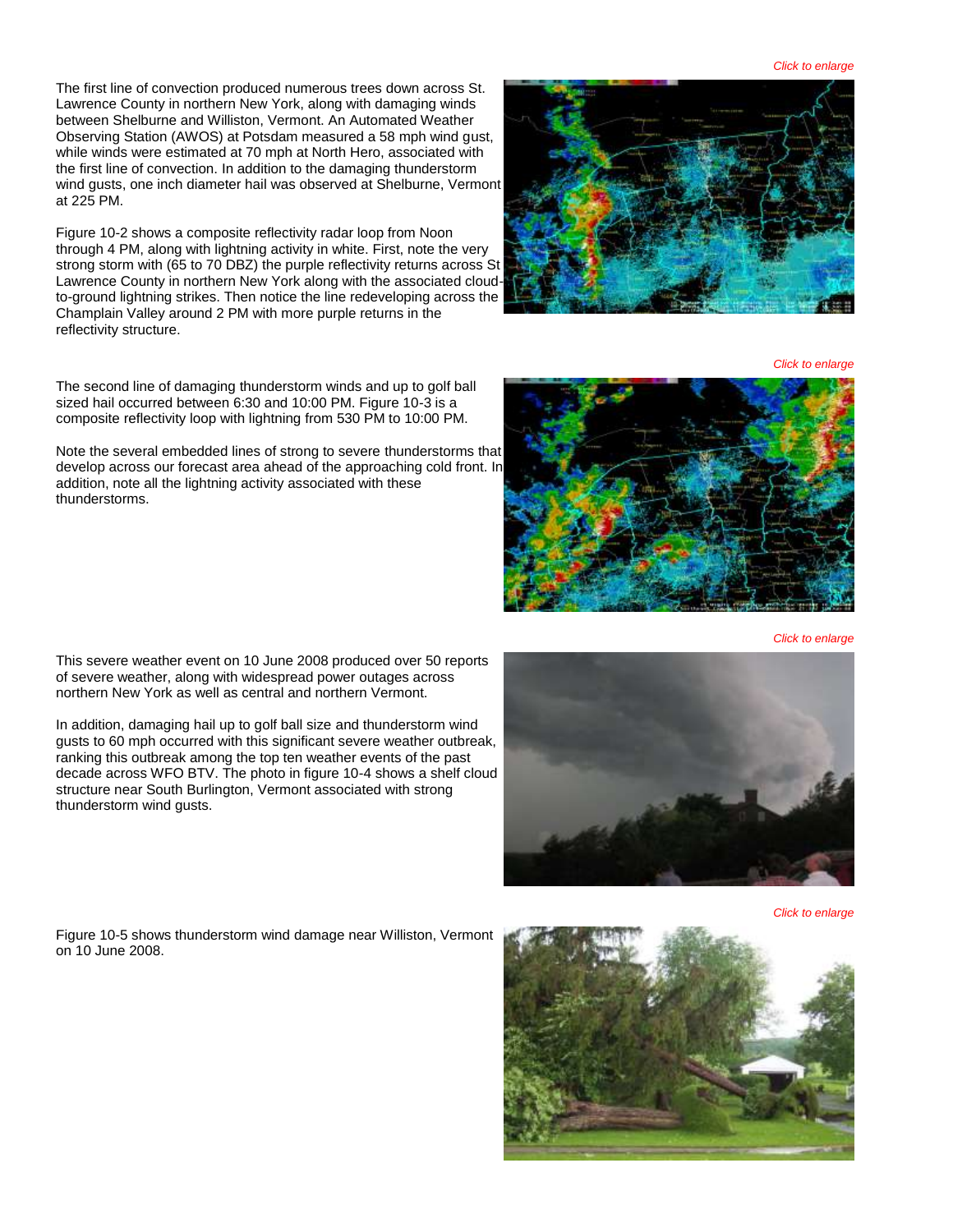#### **9.) December 2003 2 Top 10 snowstorms in 10 days 12-06-03 18.2 and 18.1 on 12-14-03**

During a 10 day stretch in December 2003 the North Country received two significant east coast storms, which produced 2 top ten snowfalls at Burlington, Vermont. The first winter storm organized off the North Carolina coast Friday, December 5th and moved northeast to coastal Delaware Saturday, December 6th. The storm then intensified as it moved to Cape Cod by Sunday morning, December 7th, then into the Gulf of Maine by Sunday night. Snow developed across the area by late morning on December 6th, and became steady and heavy during the afternoon and evening. Another burst of heavy snow occurred overnight on December 6th into early Sunday, December 7th. Snow accumulations were generally between 12 and 20 inches across eastern and central Vermont, and between 18 and 30 inches in Champlain Valley and northern/central Mountains of Vermont. Meanwhile snow accumulations were generally between 12 and 20 inches across northern New York with numerous; mostly minor traffic accidents.

Figure 9-1 shows the 7 December 2003 surface analysis at 7 AM. Note the 992mb low pressure across the Gulf of Maine and the significant wrap around moisture over the North Country.

Several intense mesoscale snow bands moved across the region during this event, producing near zero visibilities and snowfall rates of 1 to 3 inches per hour.

*Click to enlarge*

*Click to enlarge*

*Click to enlarge*

Meanwhile, on 14 December 2003 a storm system organized along the coastal area of the Carolinas and provided the North Country with another significant snowfall. This system intensified and moved northeast to Cape Cod by early Monday, December 15th. The storm then moved into the Canadian Maritimes by Tuesday, December 16th. Snow developed Sunday afternoon, December 14th, and became heavy Sunday night into Monday morning, on December 15th. Snowfall amounts ranged from 10 to 30 inches across the region with isolated higher amounts across northern New York.

Figure 9-2 shows the 24 hour accumulated precipitation totals from 7 AM December 14th through 7 AM December 15th 2003. Many of the observation stations reported precipitation amounts associated with this very strong area of low pressure near 1.00".

Figure 9-3 shows the northeast composite radar reflectivity during on 15 December 2003 at 5 PM.



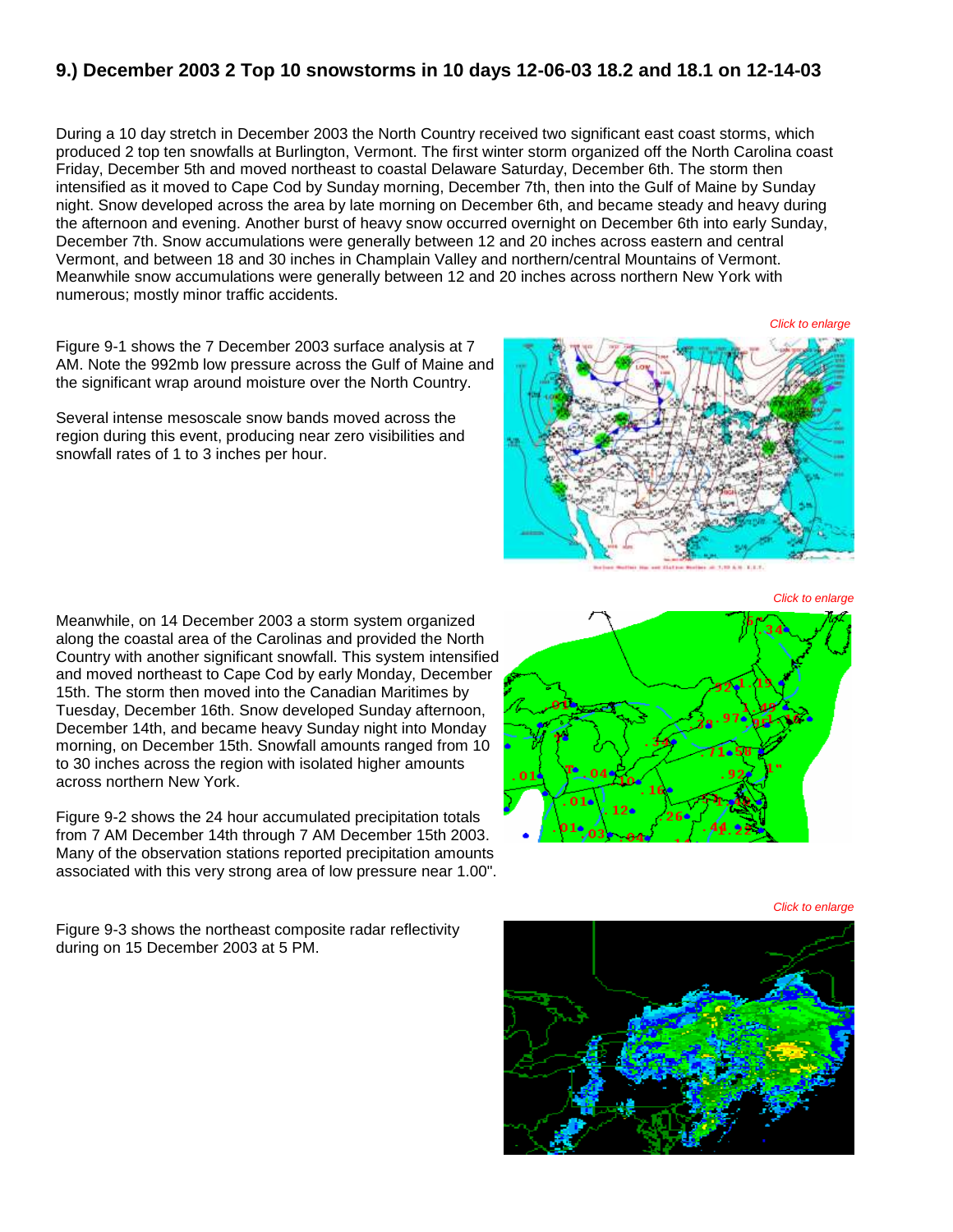Meanwhile, Figure 9-4 shows the storm total snowfall for the 15 December 2003 winter storm.



#### **8.) July 18th 2008 Chazy to Plattsburgh to Cambridge (tornado) Severe Weather Outbreak**

On July 18th, 2008, several meteorological ingredients came together to produce a significant severe weather outbreak across northern New York and central and northern Vermont. The highest concentration of damage occurred from the Saint Lawrence Valley in northern New York into the northern Champlain Valley, then into central and northern Vermont. This particular severe weather outbreak produced over two dozen severe weather reports, with the primary damage being caused by strong and damaging straight line wind gusts. However, a damage survey and video obtained by the National Weather Service in Burlington, confirmed a brief EF1 tornado touched down several times in the North Cambridge, Vermont area. It was determined by the survey and the damage; winds approached 100 mph with this tornado. In addition, several nickel to quarter size hail reports occurred during this event. The widespread severe thunderstorms resulted in over 20,000 customers losing power across northern New York and Vermont during the event.

*Click to enlarge*

Thunderstorms first developed across the northern Adirondack Mountains near Lyon Mountain on the afternoon of 18 July 2008, then traveled east into Chazy, New York, through Grand Isle County, Vermont, then down the Lamoille River Valley to Waterville, Vermont. A second cluster of storms developed across southern Ontario, Canada and tracked into western and central Saint Lawrence County, New York on 18 July 2008. It should be noted other areas of severe wind and hail damage occurred in Addison County, Vermont and across portions of eastern Vermont during this event.

[Click here](http://www.weather.gov/media/btv/events/TopTen2000/LSR071808.pdf) to view the local storm report of all the severe weather reports, which occurred in the National Weather Service Office Burlington, Vermont forecast area. Figure 8-1 shows a plot of the



significant severe weather reports across our forecast area on 18 July 2008.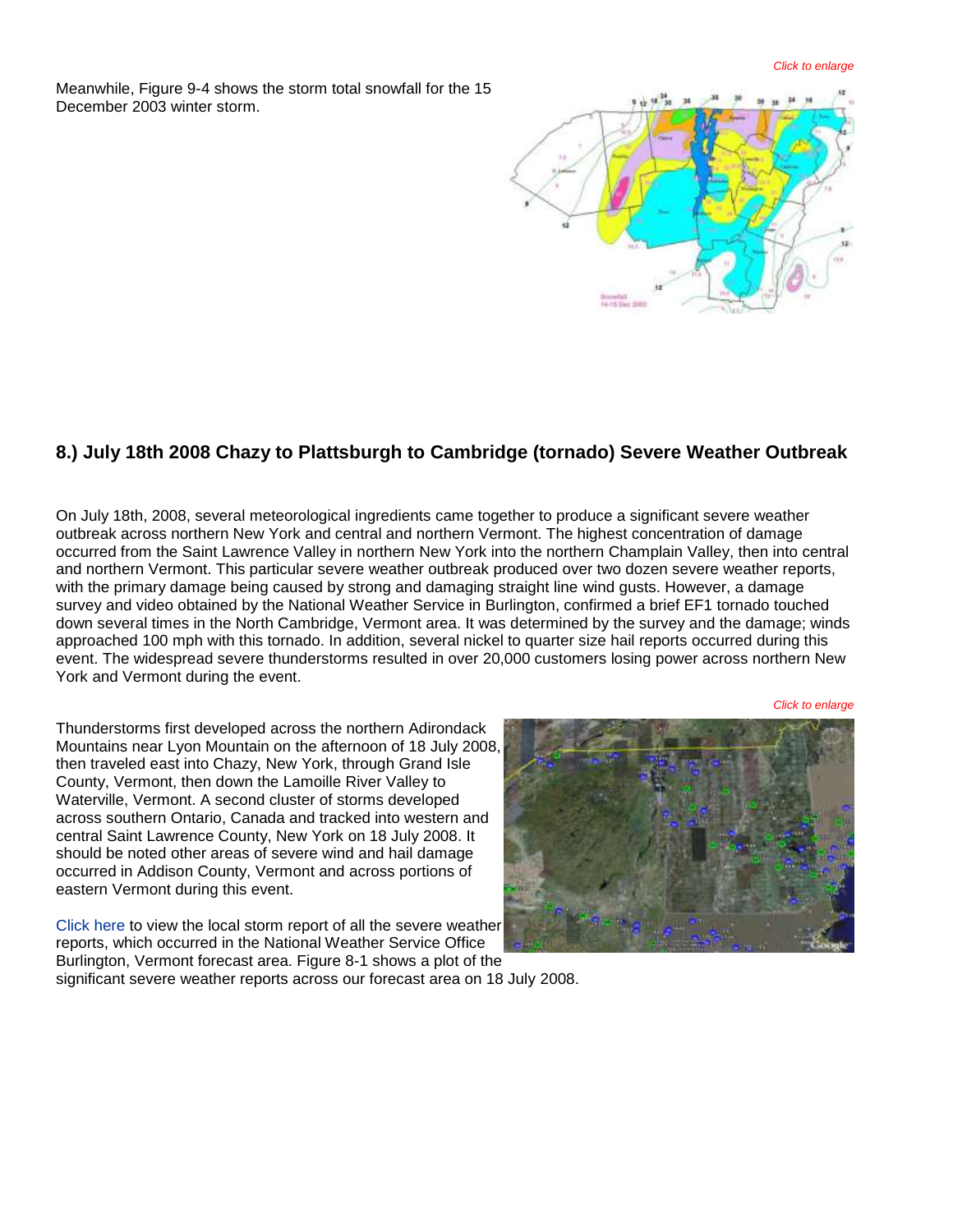The pre-storm environment featured a very strong jet of 70 to 90 knots across the region, along with several embedded areas of enhanced lift from disturbances in the jet stream winds aloft. Figure 8-2 shows a water vapor loop on 18 July 2008, along with the cloud-to-ground lightning activity. Note how quickly the cluster of thunderstorms moves across our forecast area, which suggests very strong jet stream winds aloft. In addition to favorable conditions aloft, the surface featured a boundary draped across northern New York into Vermont, which helped to focus storm development. This boundary separated very warm and moist air to the south to relatively cooler and more stable air to the north.

Figure 8-3 shows a composite radar reflectivity loop, along with lightning data, on 18 July 2008.

Image 8-4 shows a Google Map outline of the damage, which occurred in the Cambridge to Waterville, Vermont area. From the map and the survey The National Weather Service determined the damage started on Pond Road in North Cambridge, then continued eastward across Kinsley Road, North Cambridge Road, Route 108, then Route 109 about 1 mile south of Waterville, and finally ended on Plot Road several miles southeast of Waterville. We determined the damage from Pond Road to Kinsley Road was caused by straight-line winds between 70 and 90 mph from the bow echo which also impacted the Grand Isle County area. Meanwhile, as the bow echo interacted with strong southerly winds moving up the North Cambridge Road Valley, and Route 108 Valley, two brief EF0 and EF1 tornadoes touched down. The first touch down on North

Cambridge Road is labeled with a "T" in the image below and produced winds up to 80 mph. Meanwhile, the next touch down occurred near a farmstead located on Route 108 and produced winds up to 100 mph according to the amount of damage and is also labeled with a "T" on the image below. The lighter white areas represent winds of 50 to 60 mph with isolated to scattered trees down and minor damage was observed. Meanwhile, the brighter white color in figure 17 below indicates winds between 70 and 90 mph with isolated areas of winds approaching 100 mph based on the damage. The damage path was about 6 to 7 miles long and one third to one half mile wide. According to eyewitnesses the storm occurred between 3:27 PM and 3:35 PM on July 18th. The worst of the damage occurred near North Cambridge Road and Route 108, where 80 to 90 percent of the trees, mostly softwood, were blown over or snapped midway up. There was also significant structural damage which occurred to a farmstead along Route 108.

The Chazy, New York to Isle La Motte, Vermont damage was due to straight line thunderstorm winds of approximately 70 to 80 mph, based upon analysis of damage pictures and video, as well as radar analysis. The damage path was about 10 to 15 miles long. The damage started around 300 PM along Miner Farm Road (Route 191) between Olean and Ridge Roads and Continued east-southeast through Chazy, New York then moved over Lake Champlain, impacting some of the island communities before reaching the eastern shore of the lake and





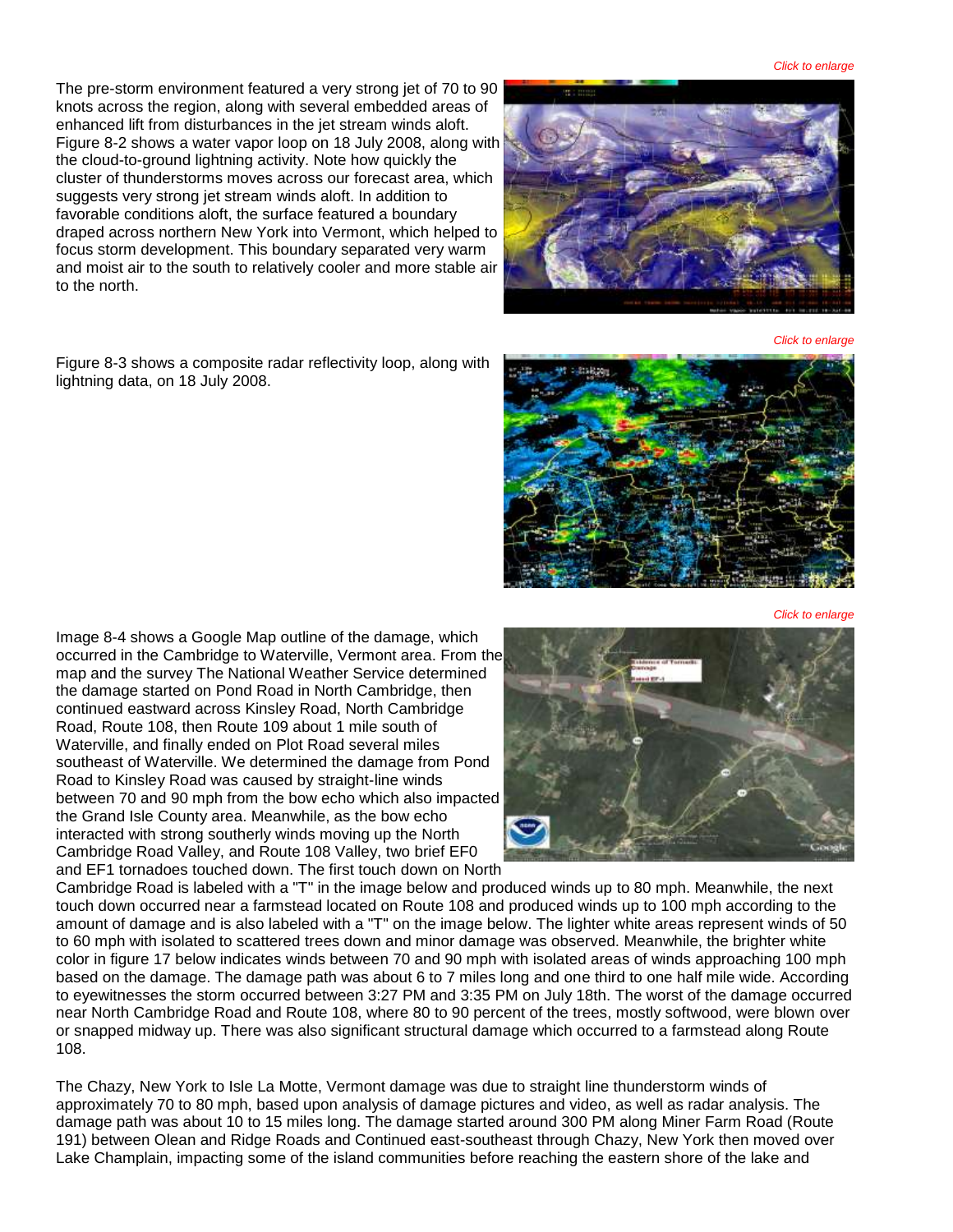finally affecting the residents between Saint Albans and Georgia between 320 and 325 PM. The hardest hit areas were around Chazy and the town of Isle La Motte, especially along portions of West Shore Road. The open waters of Lake Champlain allowed the winds to accelerate before coming ashore in Isle La Motte and caused damage to dozens of homes and downed hundreds of trees.

*Click to enlarge Click to enlarge*

This severe weather outbreak will be remember for producing a rare EF-1 tornado near Cambridge, Vermont and the significant amount of wind damage, which occurred from Chazy, New York to Isle La Motte, Vermont.

## **7.) March 6th 2001 Town Meeting Day Snowstorm. 23" at BTV and 36" at Jay Peak**

Early Monday, March 5th, 2001 a developing winter storm formed off the North Carolina Coast near Cape Hatteras and tracked toward Cape Cod and produced 15 to 30 inches of snow across the North Country. Figure 7-1 shows the surface analysis on 6 March 2001 at 8 PM with a deep 982mb area of low pressure near Cape Cod, which transported plenty of Atlantic moisture into our region.

This deep Atlantic moisture interacted with cold air supplied by surface high pressure across the northern Great Lakes, to produce favorable conditions for a historic and long duration late season snowfall across northern New York and Vermont.

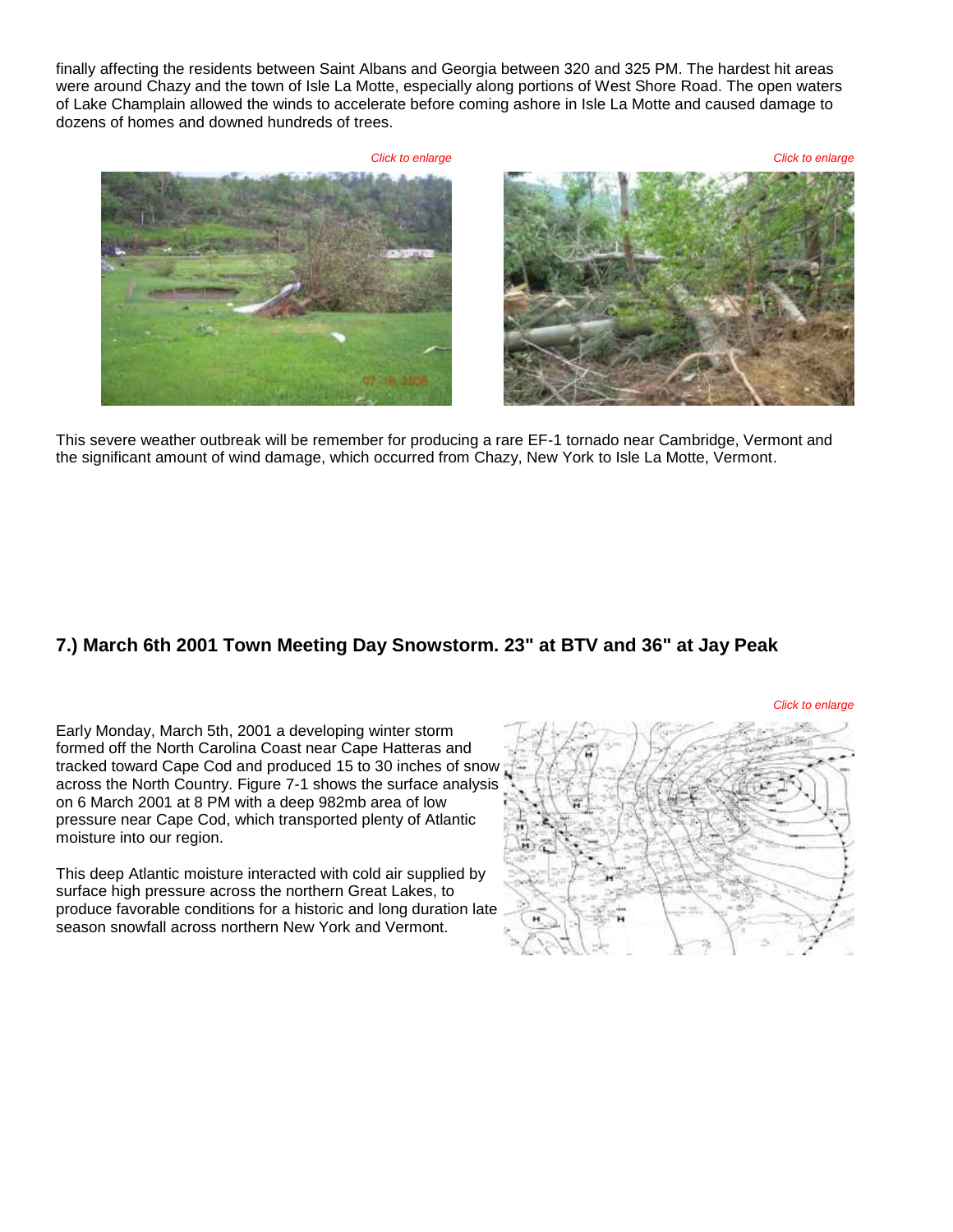*Click to enlarge*

Snow overspread Vermont and northern New York, Monday morning (March 5th) and became steady by afternoon and continued through the night before tapering off by late Tuesday, March 6th, 2001. The snow was heavy at times which produce near zero visibilities and extremely hazardous driving. Snowfall rates associated with this epic storm were between 2 and 4 inches per hour, especially across central and southern Vermont.

Figure 7-2 shows a northeast radar mosaic on 6 March 2001 at 8 PM. Note the dark greens and embedded yellows in the figure, showing very heavy snowfall rates, which occurred across the Champlain Valley.

Figure 7-3 shows an inferred satellite image on 5 March 2001 at 602 PM.

This image shows deep Atlantic moisture being transported into our region, around the cyclonic circulation near Cape Cod, which helped to produce very heavy snowfall across the North Country.

Some impacts included the following:

Many schools and businesses were closed, and numerous towns postponed their Town meeting day. A number of accidents were reported including some on I-89 and I-91 with a portion of I-91 closed in Windsor, County Vermont. Several building roofs collapsed (apparently due to the weight of the snow) across central and southern, Vermont. Snowfall amounts in Chittenden County included, Underhill 28.6 inches, South Burlington 22.9 inches, while amounts in Lamoille County, amounts ranged from 18 to 24 inches. Generally, between 15 and 30 inches of snow fell except between 8 and 18 inches of snow fell in southern St. Lawrence. A few snowfall reports in Northern New York included: In western Essex County, Wilmington received 26 inches, while in southwest Clinton County, Ellenburg Depot had 26 inches. This storm produced snowfall amounts similar to the Valentine's Day snowstorm of February 2007, both of which are in the top ten snowstorms in WFO BTV history. In addition, this storm produced the heaviest storm total snowfall ever at Burlington for the month of March. With a total of 47.6 inches of snow for the entire month, March 2001 was the snowiest March ever at Burlington, Vermont. In addition, Mount Mansfield had its snowiest March ever with 82.6 inches. The Town Meeting Day 2001 snow storm ranked 7th for greatest storms across the WFO BTV warning area during the past decade.

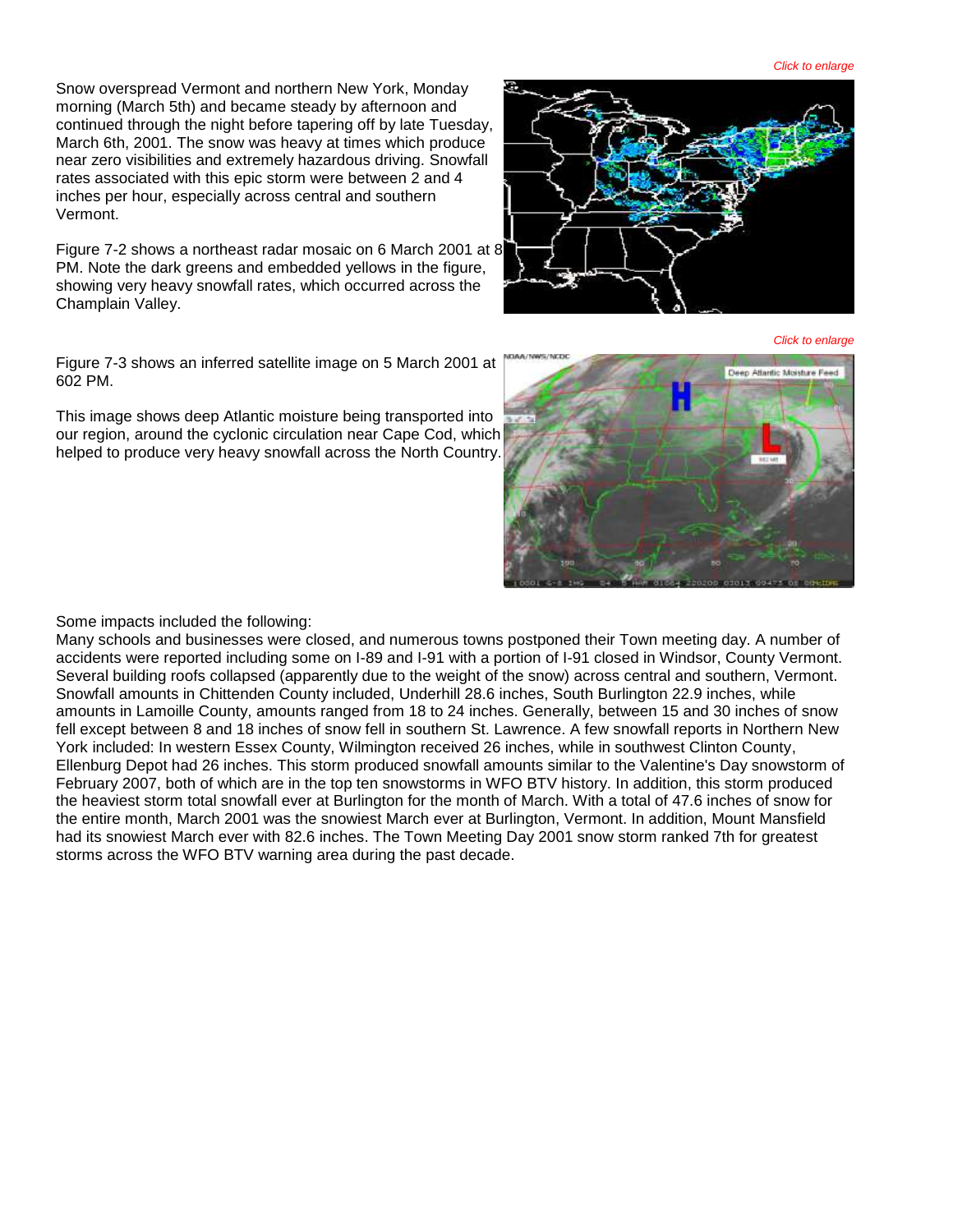#### **6.) July 9th-11th 2007 Duxbury VT Hail and Widespread Flooding in Barre VT**

On the morning of Monday 9 July 2007 residents began hearing the first reports of severe weather across Essex and Franklin counties. This was the beginning of one of the more active three day stretches of severe weather across Vermont and northern New York in many years. This event included large and destructive hail from severe thunderstorms on July 9-10, to devastating flash flooding on July 11. Millions of dollars in damage occurred as a direct result.

*Click to enlarge*

The unusual set-up focused along a nearly stationary surface frontal boundary draped across the northern New York into Vermont, separating hot and humid air to the immediate southwest from cooler air across Northern New England. The flow aloft showed several embedded disturbances in the jet stream winds, helping in the development of severe thunderstorms with very heavy downpours.

Some highlights of the 3 day outbreak include: Hail the size of tomatoes occurred at Duxbury, Vermont (See figure 6-1 for hail pictures near Duxbury, VT), while quarter size hail was reported in Duane Center, New York on the evening of 9 July 2007. [Click](http://www.weather.gov/media/btv/events/TopTen2000/LSR071007.pdf)  [here](http://www.weather.gov/media/btv/events/TopTen2000/LSR071007.pdf) to view the local storm report summary from July 9th.

On 10 July 2007 a mini supercell tracked from East Charleston to Morgan, Vermont during the late afternoon hours. This was clearly the strongest storm of the day, with a pronounced deep high-reflectivity core (greater than 60 dBZ) above 25,000 feet. Thunderstorm wind gusts to 60 mph produced tree damage and scattered power outages across northern Vermont.

By 11 July 2007 the threat switched from mainly severe weather to the potential for flash flooding. A strong surface cold front interacting with plenty of low level moisture from previous day's storms produced localized very heavy rainfall across central and eastern Vermont. As thunderstorms began to train along the eastern slopes of the Green Mountains, Flash Flood Warnings were issued for Windsor, Caledonia and Washington Counties



*Click to enlarge*



on 11 July 2007. The one hour precipitation estimates from the KCXX (Burlington, VT) radar at the height of the event around 2 pm produced rainfall amounts in excess of 3 inches. [Click here](http://www.weather.gov/media/btv/events/TopTen2000/PNS071207.pdf) to view a 3 day listing of rainfall totals from July 9th through July 11th across the North Country. In addition, [click here](http://www.weather.gov/media/btv/events/TopTen2000/LSR071107.pdf) for a complete listing of severe weather reports on July 10th and 11th. See figure 6-2 for a radar storm total estimate of rain across eastern and central Vermont on 11 July 2007.

As the afternoon progressed, training thunderstorms continued to develop northward, affecting much of western Orange, and eastern Washington, Lamoille and Orleans counties. The heavy rains resulted in severe flooding across the area as streams and small rivers quickly became swollen. For example, the Ayers Brook in Randolph, recorded a peak water level of 9.55 ft, good for 3rd place on their crest history, ranking behind only the 1927 flood and an event in June 1998.

Numerous roads were reported to be flooded and damaged. Particularly hard hit was the city of Barre where a local state of emergency was declared when the main part of town became submerged under several feet of water. See image 6-3 below for damage near Barre. In nearby Williamstown, over 100 people



*Click to enlarge*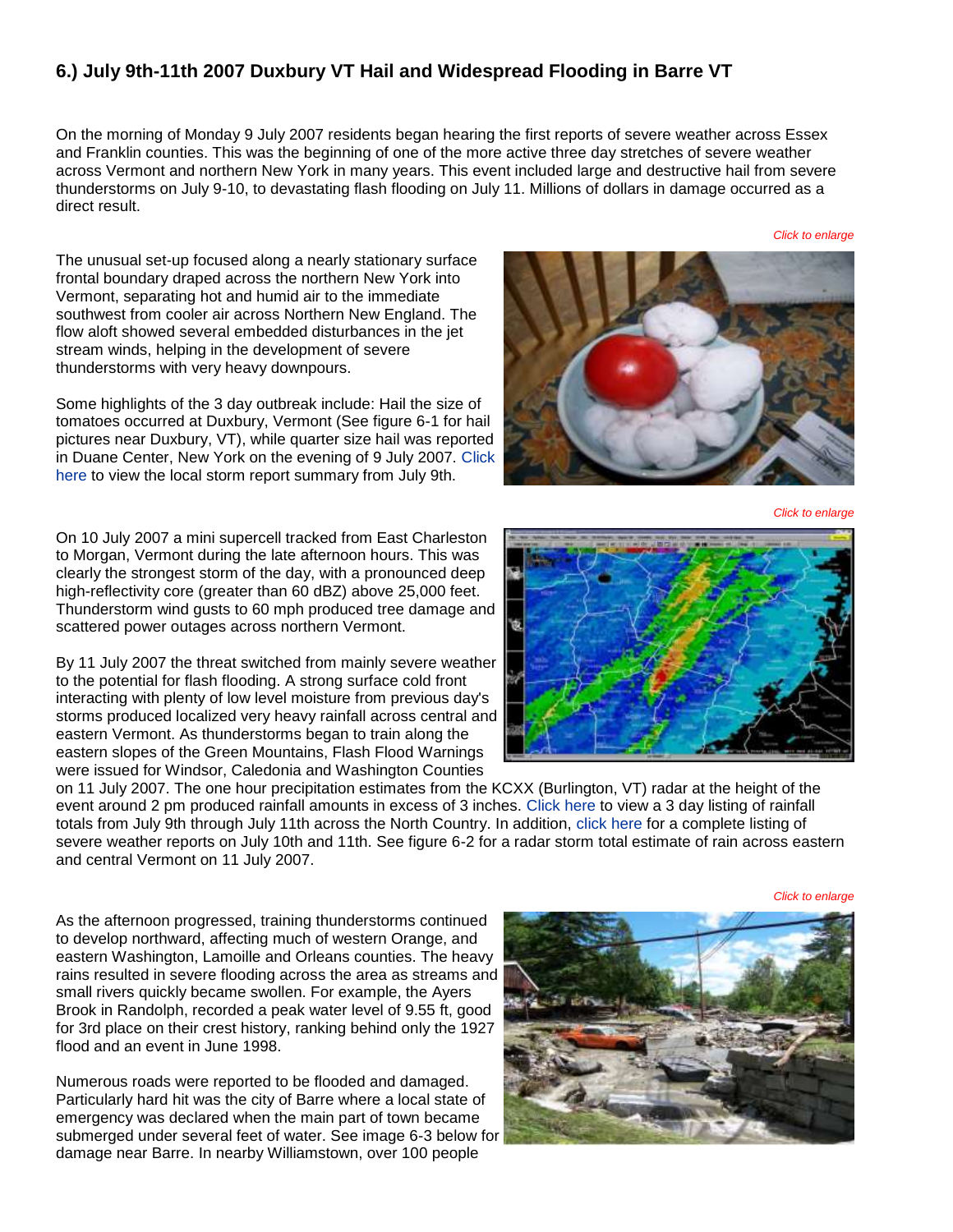were evacuated from their homes. Certainly the three day period of July 9-11, 2007 will be remembered as one of the more noteworthy severe weather episodes in the past 10 years.

#### **5.) Flash Flooding - Addison County, Vermont, August 6, 2008**

During the morning hours of 6 August 2008, heavy rainfall (Fig. 5-1) produced flash flooding in southern Addison, northern Rutland, and northwest Windsor Counties in Vermont, and was most significant along the upper reaches of the White River in Hancock, Vermont. A mid-tropospheric vorticity maximum caused numerous heavy convective showers, which tracked eastward across the headwater basins of the Otter Creek (Middlebury River, Sucker Brook), and the White River (Hancock Branch) (see radar reflectivity loop in Fig 5-2). Warm rain processes contributed to rainfall amounts of 3 to 5 inches, with anecdotal reports of 6 to 7 inches of rain in some spots. Spot rainfall totals included 3.03" at Salisbury, VT.

Several road washouts and severe damage to some homes were reported. Many sections of U.S. Forest Service roads were destroyed, isolating campsites crowded with summer vacationers. U.S. Route 7 was closed south of East Middlebury, where the swollen Middlebury River inundated the highway.

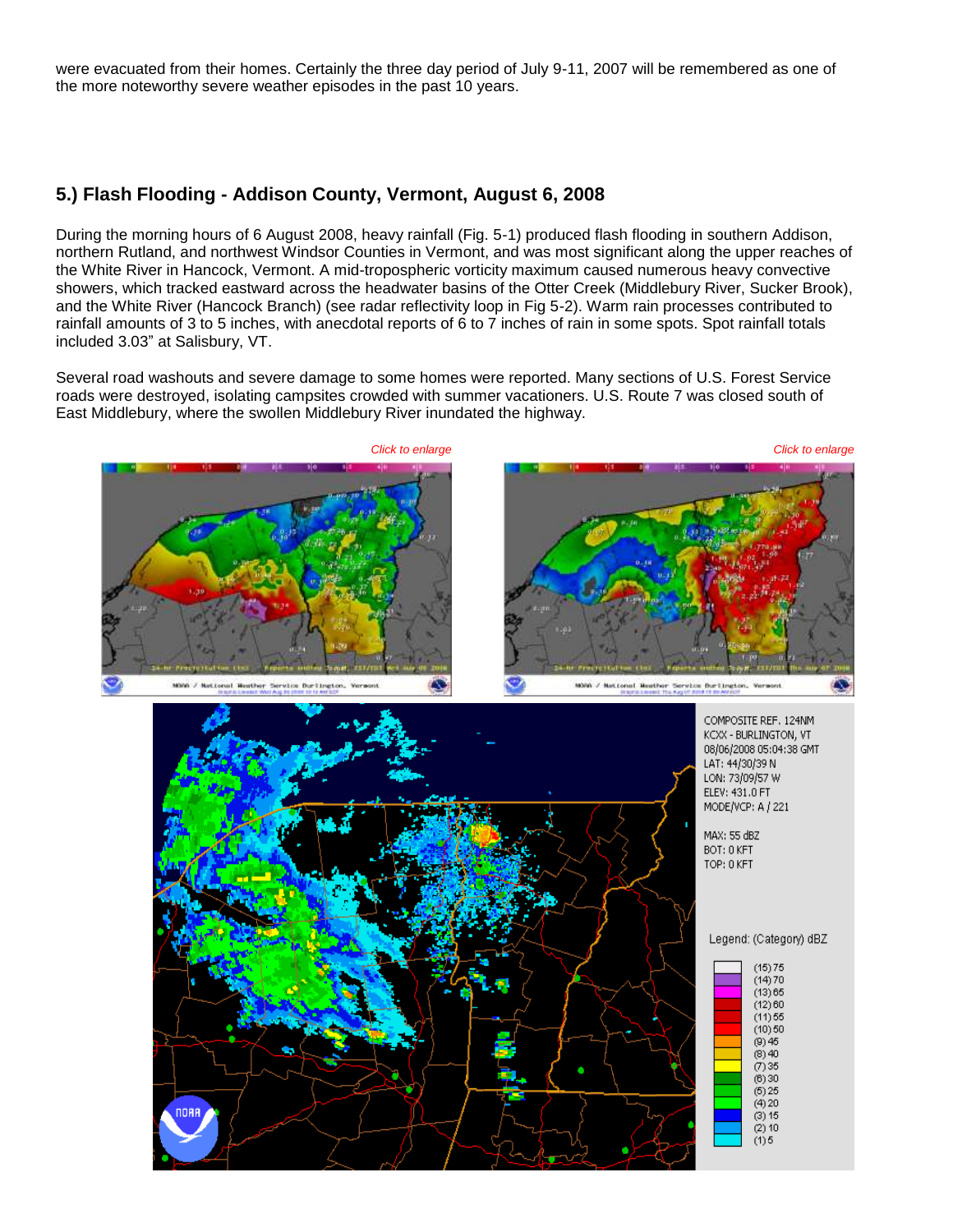#### **4.) North-Central and Northeast Vermont Flooding, June 11-13, 2002**

A wave of low pressure tracking eastward along a strong, stationary 925 - 850 mb frontal boundary (Fig. 4-1) produced rainfall amounts ranging from 3" to 5" in the Passumpsic River basin on June 11 through June 12, 2002. The runoff resulted in significant flooding, especially in and around the Lyndonville area on the 12th and 13th. Twoday rainfall totals for June 11-12 included 4.10" at Jay Peak, 3.84" at Eden, 3.55" at Island Pond, and 3.46" at St. Johnsbury (STJV1). The river gauge at East Haven, Vermont (EHVV1) along the east branch of the Passumpsic river recorded its 2nd highest crest since 1939 (10.65') at 14 UTC (10am EDT) on June 12, 2002. As the flood wave moved downstream, the gauge at Passumpsic (PASV1) recorded its 3rd highest crest since 1928, reaching 19.30' at 02z (10pm EDT) on June 13, 2002. Four Vermont counties (Franklin, Orleans, Lamoille, and Caledonia) were declared eligible for individual assistance disaster programs.

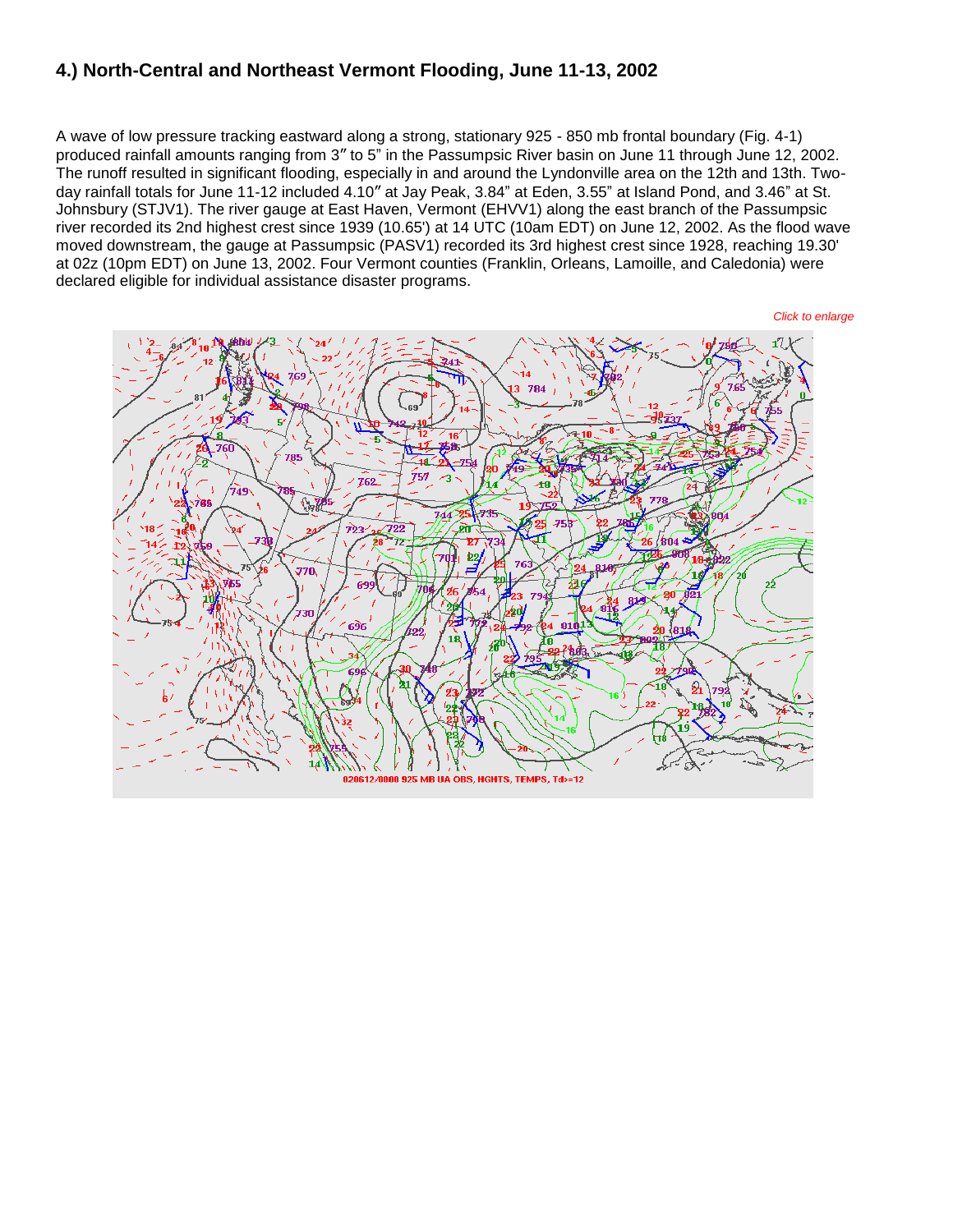#### **3.) High Elevation Snowstorm - 25-26 October, 2005**

An unusual interaction between a tropical cyclone and a pre-existing mid-latitude trough of low pressure produced a heavy early season snowfall across the higher elevations of the North Country on 25-26 October, 2005. The weight of the snow resulted in downed trees and widespread power outages.

An unusual interaction between a tropical cyclone and a pre-existing mid-latitude trough of low pressure produced a heavy early season snowfall across the higher elevations of the North Country on 25-26 October, 2005. The weight of the snow resulted in downed trees and widespread power outages.

A rich source of moisture associated with hurricane Wilma interacted with a deep-layer trough of low pressure centered across the central Appalachians on 25 October 2005 (see 700mb analysis, Fig. 3-1). A well-defined deformation zone became established northeast from the upper low center across New York and northern Vermont, resulting in strong ascent and heavy precipitation. On the infrared satellite image loop, the deformation zone appeared as a band of enhanced/cold cloud tops which bisected the North Country from southwest to northeast over a period of 24-36 hours (Fig. 3-2).

Over time, steady rain on the 25th of October changed to snow by early afternoon in the higher terrain, owing to the effects of diabatic and dynamic cooling. The snow was very wet and became heavy at times, accompanied by gusty winds. Snow amounts included 19 inches in Killington, 16.5 inches in Barton, 14.8 inches in Underhill, 14 inches in Cambridge, and 10 inches in Ellenburg Depot. The lower elevations near Lake Champlain only received around 1 inch, with 0.9" at Burlington International Airport. Which brings us to an obscure but interesting local climate fact: October 25, 2005 marked the first time in recorded history, that measurable snow occurred in Burlington prior to the first freeze of the season (the low temperature was 33oF during the snow event). The first freezing temperature at BTV would have to wait until October 29th!

With foliage still on the trees, the weight of the snow at higher elevations easily took many trees and tree limbs down with extensive power outages as a result. Traffic accidents were reported and some schools were closed. Property damage totaled \$925,000 in Vermont and \$290,000 in northern New York.



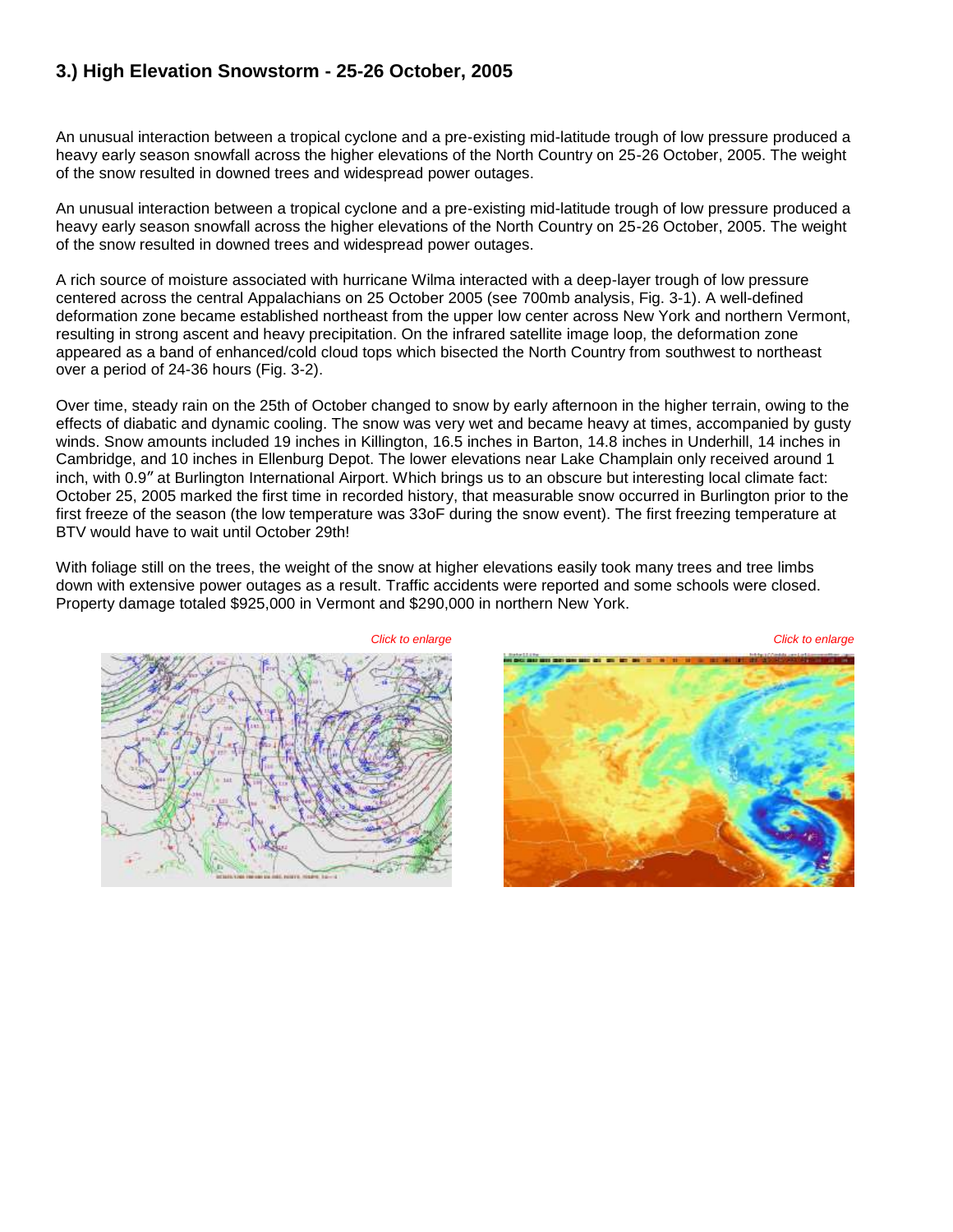### **2.) Snow and Downslope Windstorm - 16 April 2007**

An intense late season nor'easter (minimum sea-level pressure around 966 mb over Long Island, Fig. 2-1) produced over a foot of heavy wet snow in the higher elevations across the North Country and localized damaging winds over Vermont and northern New York on 15-16 April 2007. Particularly hard hit was the city of Rutland, Vermont, where strong easterly downslope winds resulted in widespread damage including uprooted trees and downed power lines beginning at approximately 16/1130 UTC (730 am EDT). The number of city owned trees downed were about 100, while over 1000 privately owned trees in the city were damaged, including towering maples and elms. The primary power utility in the Region, Central Vermont Public Service Corporation, reported nearly 60,000 customers without power, including around 19,000 outages in Rutland due to the high winds. On 18 April, a 400-foot broadcast tower operated by Mountain Lake PBS atop Lyon Mountain near Dannemora, New York collapsed, likely a delayed response from heavy snow build up and high wind from the storm two days earlier, causing a weakening of the structure. It took until early October for the tower to be rebuilt and normal transmission restored.

A total of eight counties in Vermont received a Federal Disaster declaration, with 3.6 million dollars in federal funds obligated to help in recovery efforts. Essex County, NY was also declared a Federal Disaster Area due to this storm. The Internal Revenue Service extended the filing deadline for federal income taxes by two days for citizens impacted by the storm. A peak wind gust of 156 mph (136 kt or 69.7 m/s) out of the East was recorded atop Mount Washington, NH at 1036 am EDT (1436 UTC), only the third time in the preceding ten years that a gust of that magnitude had been measured at the site. A peak gust of 52 knots (60 MPH) was recorded at the Morrisville, VT ASOS (KSLK) at 16/1742 UTC.

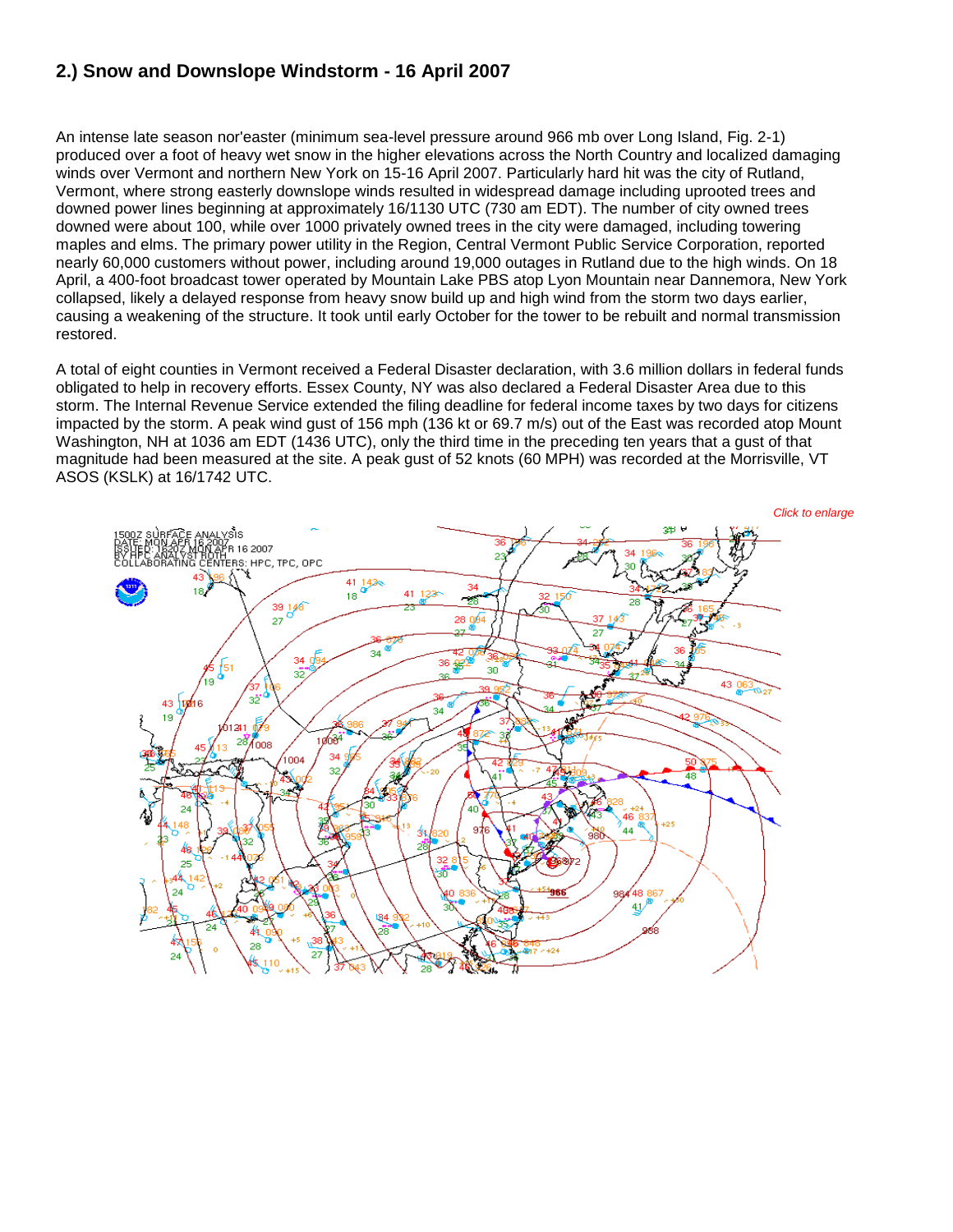### **1.) Valentine's Day Snowstorm - 14 February 2007**

The North Country receives its fair share of major snowstorms to be sure. But consider this: never in Burlington's weather records has a single February storm - rain, snow, or otherwise - produced as much liquid equivalent (1.94" at Burlington). Snow-water amounts at many locations across Vermont exceeded 2 inches, with isolated totals over 3 inches (Table 1-1).

| Table 1-1. Liquid Equivalent, snowfall, and snow-to-liquid ratios for select locations across the<br>North Country, 14-15 February 2007 |                                                  |                 |                                |
|-----------------------------------------------------------------------------------------------------------------------------------------|--------------------------------------------------|-----------------|--------------------------------|
| Location                                                                                                                                | <b>Liquid Equivalent</b><br><b>Precipitation</b> | <b>Snowfall</b> | <b>Snow-to Liquid</b><br>Ratio |
| Newcomb, NY                                                                                                                             | 3.12"                                            | 26"             | 8.3:1                          |
| Chittenden, VT                                                                                                                          | 2.99"                                            | 25"             | 8.4:1                          |
| Rochester, VT                                                                                                                           | 2.93"                                            | 25"             | 8.5:1                          |
| Morrisville, VT                                                                                                                         | 2.89"                                            | 28.5"           | 9.9:1                          |
| Rutland, VT                                                                                                                             | 2.88"                                            | 24.5"           | 8.5:1                          |
| Northfield, VT                                                                                                                          | 2.73"                                            | 25"             | 9.2:1                          |
| Waitsfield, VT                                                                                                                          | 2.65"                                            | 33"             | 12.5:1                         |
| Elizabethtown, NY                                                                                                                       | 2.56"                                            | 28"             | 10.9:1                         |
| Hanksville, VT                                                                                                                          | 2.47"                                            | 29.2"           | 11.8:1                         |
| Jeffersonville, VT                                                                                                                      | 2.38"                                            | 24"             | 10:1                           |
| South Lincoln, VT                                                                                                                       | 2.34"                                            | 26.5"           | 11.3:1                         |
| Bethel, VT                                                                                                                              | 2.24"                                            | 32"             | 14.3:1                         |
| St. Johnsbury, VT                                                                                                                       | 2.06"                                            | 21.1"           | 10.2:1                         |
| West Burke, VT                                                                                                                          | 2.00"                                            | 20.8"           | 10.4:1                         |
| Burlington, VT                                                                                                                          | 1.94"                                            | 25.7"           | 13.2:1                         |

*Click to enlarge*

The occurrence of heavy precipitation while surface temperatures hovered in the single digits above zero is all the more astonishing.

A vigorous, closed 700 mb circulation over southwestern New England induced a strong southeast flow bringing rich Atlantic moisture, warm advection aloft, and strong synoptic-scale ascent across Vermont and portions of Northern New York (Fig. 1-1).



Combined with mesoscale banding, the necessary conditions were in place for an epic snow event. As seen in the special 18 UTC (1 PM EST) Albany, New York sounding, the nose of the temperature inversion was near freezing (Fig. 1-2).

The warm temperatures aloft resulted in a crystal habit favoring columns and needles rather than dendrites. And at times during that Wednesday afternoon, the atmosphere simply poured columns and needles, yielding relatively small snow-to-liquid ratios, averaging around 10:1.